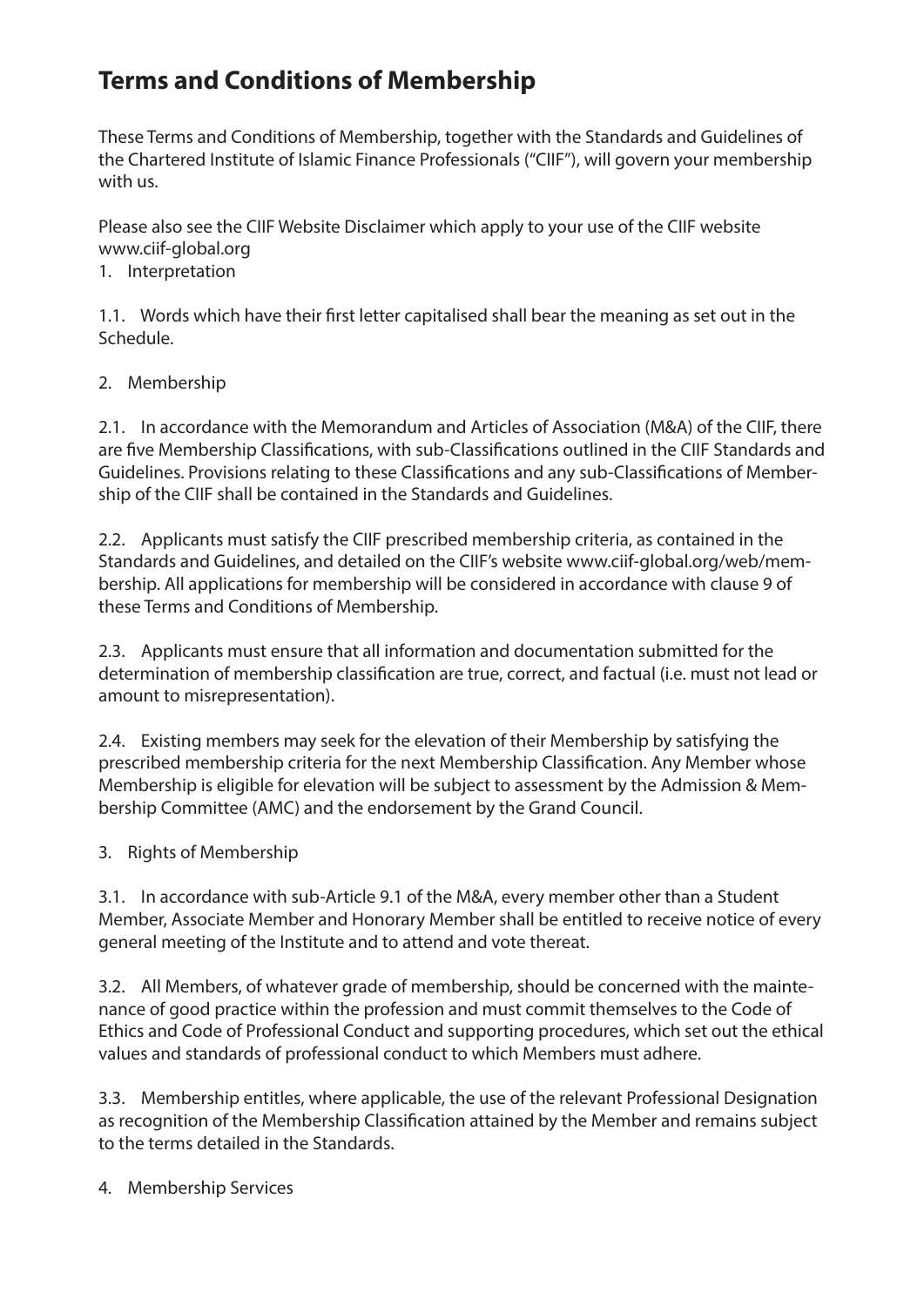4.1. As part of the CIIF commitment to provide quality Membership Services, the CIIF will:

a. Establish, make available and support programmes of education, training and qualications and continuing professional development with recognised standards of achievement to support the systematic development of Members;

b. Provide access to the Members' portal on the CIIF website;

c. Provide access to the internal and external discounted member benefits, and concessions subject to the relevant terms and conditions; and

d. Establish, develop and maintain links with other bodies and organisations at local, national and international level; including the provision of the local face-to-face networking and online communities and discussion forums.

5. Membership Term

5.1. The Membership Term is yearly, and subject to renewal every 12 months.

6. Membership Fees

6.1. Membership of the CIIF in each category of Membership and access to the Membership Services shall be conditional upon the payment of the appropriate subscription fee.

6.2. In accordance with Clause 8.2 below, any membership fees paid WILL NOT BE REFUND-ABLE AFTER 30 DAYS OF PAYMENT should members decide to discontinue, terminate, or cancel their membership with the CIIF.

6.3. Members are advised that the CIIF may also, in certain circumstances, reassess the Membership classification and/or status of any Member whose Membership has ceased.

7. Membership Application and Maintenance

7.1. In accordance with the CIIF Standards (CS1 : 9) and Guidelines (CG1 : 4):

(a) Once a candidate has been admitted as a member, to ensure continued membership with the CIIF, the member must comply with the following:

i. timely payment of membership fees (within 30 days of the date on the Membership Fee Notice, or any extended deadline as agreed by the CIIF);

ii. meet the requisite CPD requirements as set out in the standards on continuing professional development to be set by the CIIF; and

iii. fulfil any other such requirements as set out in the Guidelines (CG1 : 4) for maintenance of membership.

(b) In the event any member fails to pay the subscription fee within 3 months after such fee becomes due and payable, the CIIF has the power to suspend the membership of such member. Upon full payment of the outstanding subscription fee, such suspension shall be lifted.

(c) An audit may be conducted from time to time on members to determine whether each has satisfied membership requirements under these Standards.

7.2. In accordance with the CIIF Standards (CS1 : 13):

(a) All members shall abide by the code of ethics and professional conduct to be set by the CIIF (Code and Ethics and Professional Conduct);

(b) The CIIF has the power and discretion to reprimand, suspend, and/or terminate the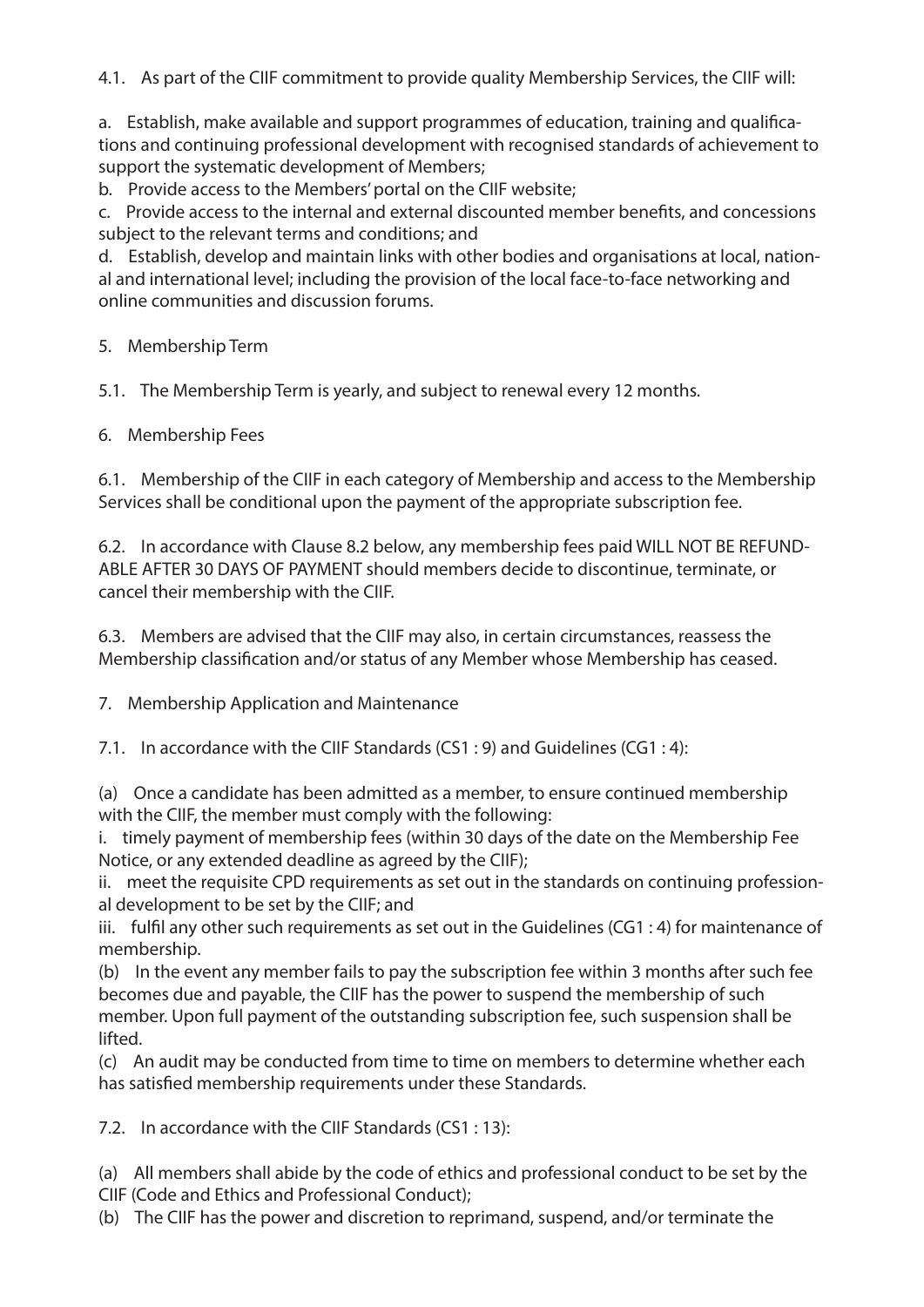membership of any member if a finding of professional misconduct is made against that member. In the event that the CIIF is in receipt of an allegation or complaint of professional misconduct against its member, it shall direct a review or investigation to be initiated. Upon the CIIF's satisfaction that there is a reasonable basis to the allegation or complaint, the CIIF shall direct a hearing to be conducted by giving sufficient notice to the affected member, following the due process outlined in the Standards to be issued from time to time. The determination in such hearing shall, for the purpose of the Standards, constitute a conclusive finding.

8. Right to Discontinue, Terminate, or Cancel Membership

8.1. Members shall have the right to discontinue their membership within 30 days of the date of their annual membership fees invoices by contacting the CIIF Membership Team at +603-2276 5232 or e-mail at membership@ciif-global.org.

8.2. Members may also terminate or cancel their Membership subscriptions within 30 days of paying the annual membership fees for a full refund. A written notice must be provided to the CIIF, subject to clause 9 below. THERE WILL BE NO REFUNDS OF ANY ANNUAL MEMBER-SHIP FEES AFTER 30 DAYS OF PAYMENT.

9. Cessation of Membership

9.1. In accordance with sub-Article 8.1 of the M&A – A member shall cease to be a member of the Institute and his name shall be removed from the Register of Members on the occurrence of any one of the following events:

- a. in the event of his death;
- b. if he by notice in writing to the Institute resigns his membership;
- c. if he becomes of unsound mind;
- d. if he is convicted or indicted of any criminal offences;

e. if he shall be adjudged a bankrupt or make any composition or arrangement with his creditors;

f. if he fails to make an appeal to the Grand Council within the prescribed time against the decision of a Disciplinary Committee to expel him from membership for disciplinary misconduct pursuant to the Disciplinary Rules made by the Grand Council under Article 10 or his appeal against such a decision has been dismissed by the Grand Council.

9.2. In accordance with sub-Article 9.2 of the M&A – A member shall be entitled to receive a membership certificate relative to his class of membership. The membership certificate shall be in such form as the Grand Council may prescribe. A member whose membership has lapsed or ceased or terminated under these Articles must return his membership certificate to the Institute.

9.3. If a Member does not comply with the conditions outlined under clause 7 above, then the CIIF reserves the right to suspend or terminate membership until the conditions have been satisfied accordingly.

9.4. Any Member who ceases to be a Member in accordance with clause 9.1 shall remain liable for all subscriptions and other sums due from the Member up to and including the date when he or she ceases to be a Member.

10. Rejection of Membership Admission or Application for Elevation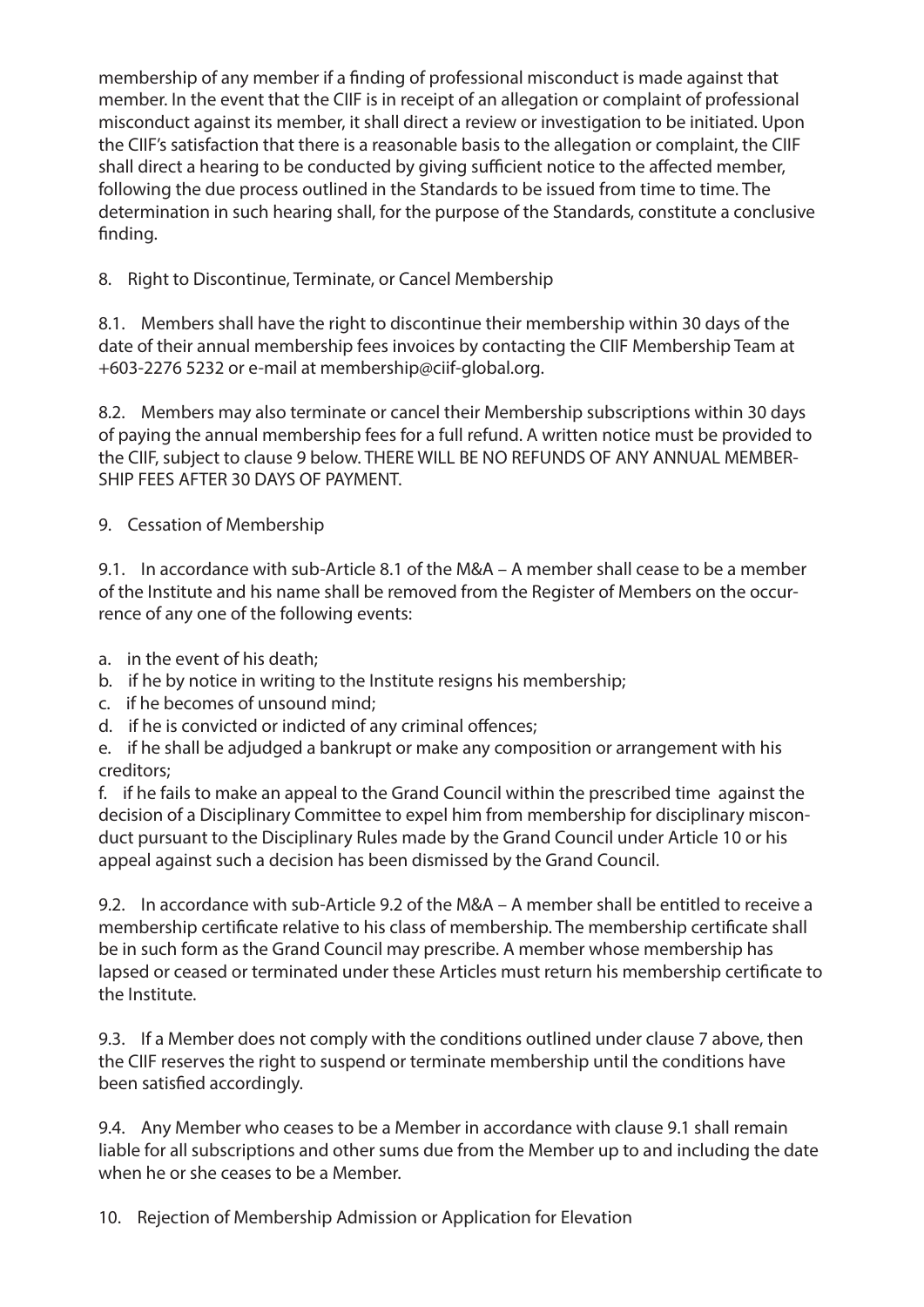10.1. An application for Membership admission or for elevation from one classification (or sub-classification) of Membership to another shall be determined by the CIIF Grand Council, which may in its absolute discretion decline to accept such an application.

11. Intellectual Property Rights

11.1. All Intellectual Property which exists in the Materials provided to Members as part of the Member Services are owned by CIIF and/or its content providers.

11.2. Membership does not confer any right to use CIIF Intellectual Property, including the brand and the logo, except where expressly provided in writing.

11.3. The Member shall not:

a. License, sell, rent, lease, transfer, assign or otherwise commercially exploit Materials, including passwords, provided to the Member by the CIIF ; or

b. License, sell, rent, lease, transfer, assign, or otherwise commercially exploit or otherwise make the Member Services available to any third party.

## 12. Force Majeure

12.1. In the event of Force Majeure. The CIIF shall not be deemed to be in breach of these Terms and Conditions and in particular shall not be liable for a delay or for non-performance of any its obligations under these Terms and Conditions or for any loss or damage occasioned thereby. To the maximum extent permitted by law, all losses arising for this reason shall not be recoverable by the Member.

## 13. Variation

13.1. At its absolute discretion, the CIIF may at any time alter, amend, change, modify or withdraw any of the membership benefits that comprise the Membership offering. It will be your responsibility to keep up-to date with all such changes and your Membership renewal and continued used of the Member Services shall be deemed acceptance.

#### 14. Notice

14.1. Any notice to be given under these Terms and Conditions of Membership shall be in writing, which shall include electronic communication to the email address you provide.

# 15. Data Protection

15.1 For your security and peace of mind, the CIIF will not supply your details to any third party organisation for marketing purposes without your express permission. The purposes of collecting your personal information will be used for the following general purposes:

(a) For applications for membership, where details will be made available to the Admissions and Membership Committee (AMC) of the CIIF for assessment and evaluation;

(b) For updating membership information in the CIIF membership database;

(c) For the CIIF to send communications to members on matters relating to the CIIF;

(d) For the CIIF to provide information to "Accredited Institutions" for the purpose of selecting suitably eligible members as candidates to undergo the CIIF "Executive Development Programme" (EDP); and

(e) For other specific purposes not in contravention of the Personal Data Protection Act 2010 (Malaysia)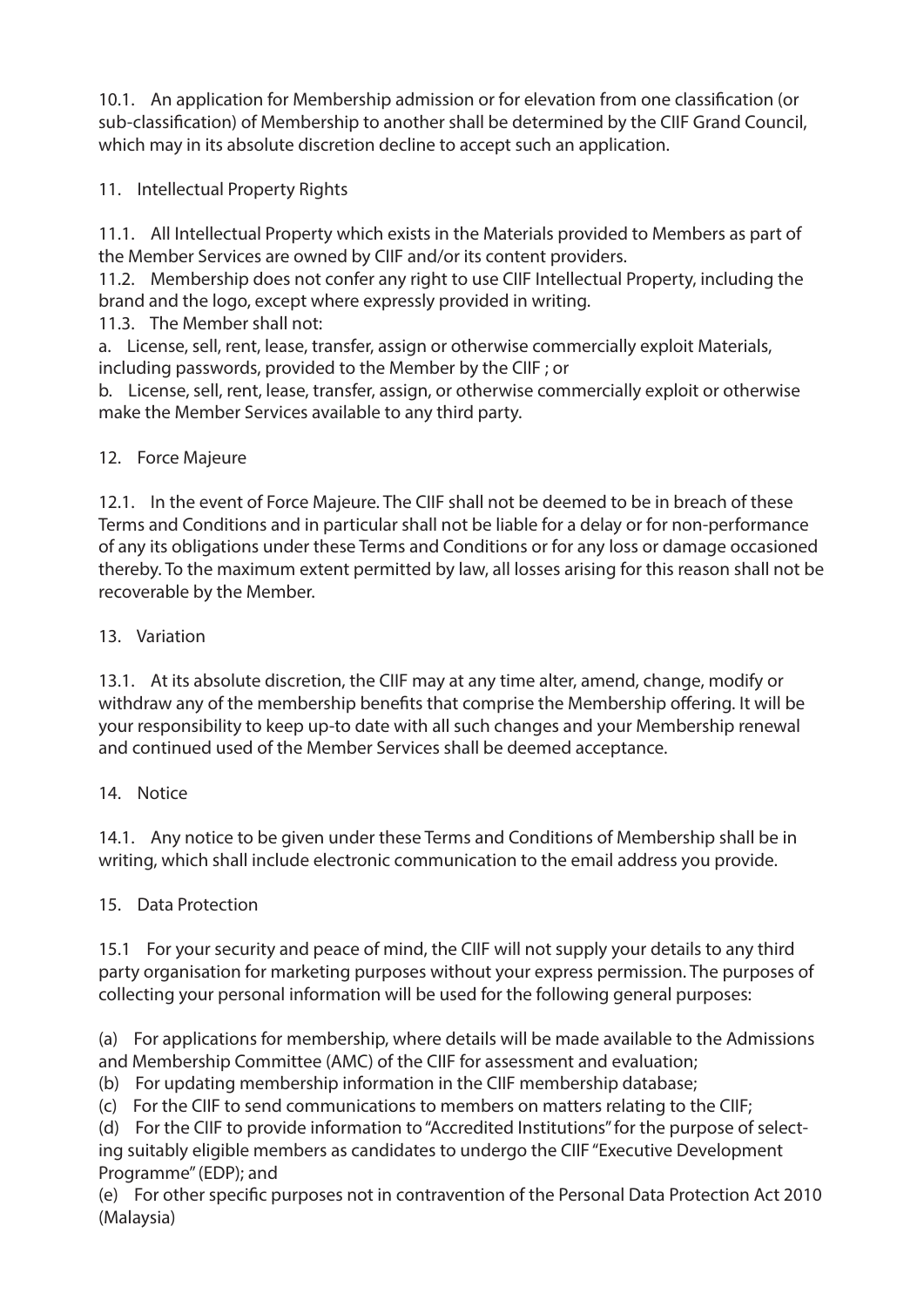#### 16. Governing Law

16.1. These Terms and Conditions shall be interpreted in accordance with Malaysian law and all disputes shall be subject to the exclusive jurisdiction of the courts of Malaysia.

16.2. Where Members are practising in a different jurisdiction, any disputes to be resolved with regards to Membership with the CIIF may be brought to the appropriate authority for arbitration.

Glossary of Terms

"CIIF" refers to the Chartered Institute of Islamic Finance Professionals a professional body registered with registration number 1148700-X;

"Charter & Bye-laws" refers to the Islamic Finance Profession Charter and the Bye-laws contained therein;

"Code of Ethics" refers to the code of ethics which sets out the principles and values which guide a Member in carrying out his role as a professional;

"Code of Professional Conduct" refers to the code of the professional conduct which sets out the standards of professional behaviour to which a Member must adhere;

"Force Majeure" refers to any event or occurrence which is outside the control of the Party affected and which is not attributable to any act or failure to take preventive action by Party affected, but shall not include any industrial action occurring within the CIIF;

"General Meeting" refers to a meeting of the Chartered Members of the CIIF as prescribed in the M&A;

"Grand Council" refers to the Grand Council constituted for the management of the affairs of the CIIF;

"Intellectual Property" refers to copyright, database rights, rights in confidence, rights in passing- off, rights to domain names, registered and unregistered designs, trademarks, patents or other industrial or intellectual property together with any current or future applications for any registrable items of the foregoing;

"Materials" refers to the written content, newsletters, conference materials, advertising, brochures, publicity material, invitations, website, branding, logos and other CIIF materials used by or for or relating to the Membership Services;

"Member" refers to a fully paid-up individual member of the CIIF and "Members" shall be construed accordingly;

"Membership Classification" refers to the classification of membership held by a Member which is dependent on satisfying the membership criteria for the specified classification;

"Membership Services" refers to the services which the CIIF undertakes to provide to Members under these Membership Terms and Conditions;